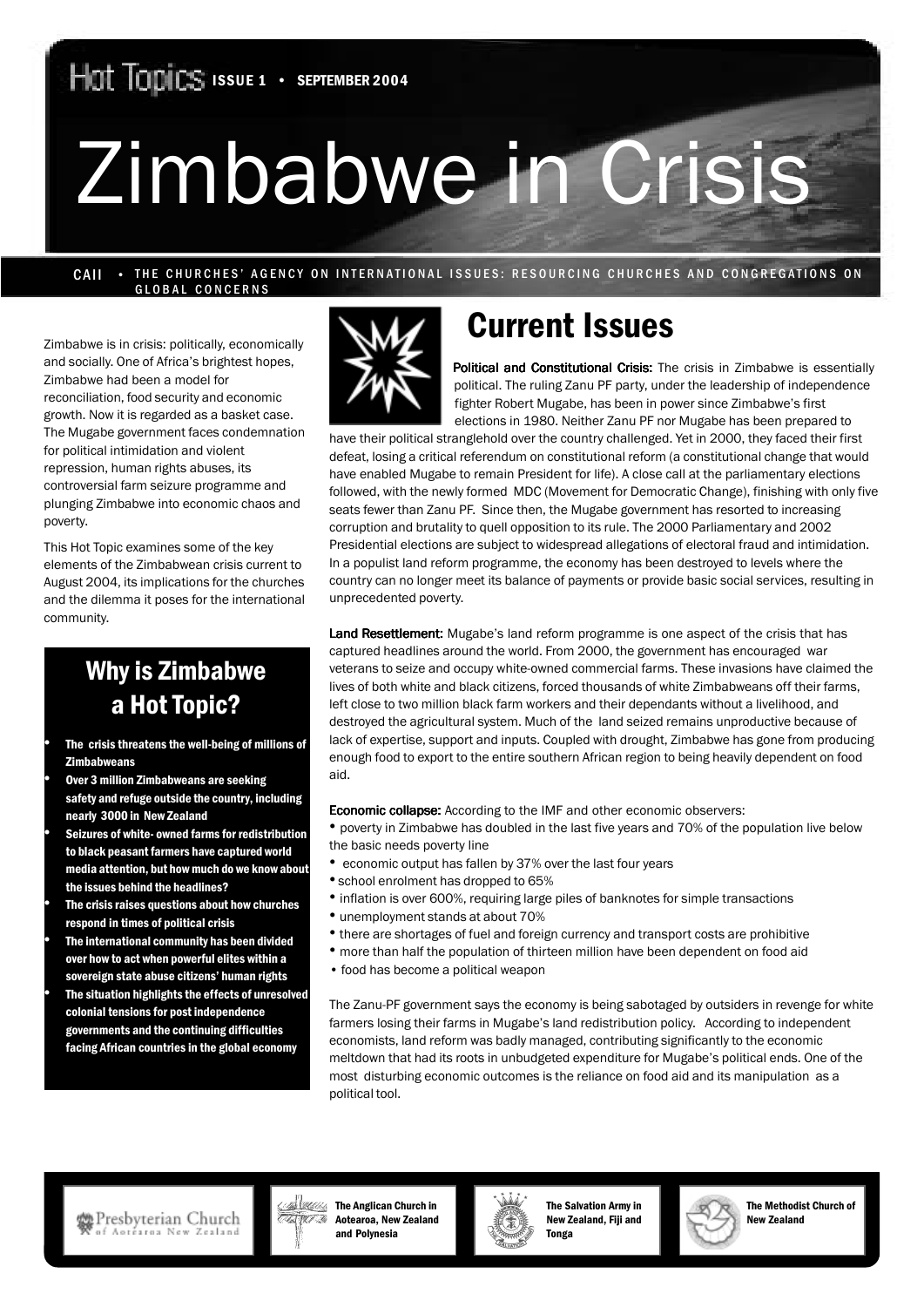## Facts About Zimbabwe



#### Population: Population: Population: 12,800,000

approximately 3 million (most of them professionals/skilled) have left the country in the last four years

Area: 390.760 SO KM

**Capital: Harare** 

**Currency: Zimbabwe dollar** currently  $$1$  NZ =  $$5400$  Zm

Language: English (official)

#### Ethnic Groups:

African 98% (Shona 82%, Ndebele 14%, other 2%) mixed and Asian 1% white < 1%

#### Religions:

syncretic ( Christian/idigenous beliefs) 50%, Christian 25% Indigenous beliefs 24%, Muslim and other 1%

#### Executive Power:

Under Zimbabwe's constitution, the President is not accountable to parliament but wields wide ranging powers including:

• appointing one fifth of the MPs (120 members of the legislature are elected, the remaining 30 are Presidential appointments)

- control of electoral law and processes
- delaying parliamentary legislation
- and serves a 6 year term compared to parliament's 5 years.

Robert Mugabe has been Zimbabwe's only President.

#### Hot **Topics**

Issue 1, September 2004: Zimbawe in Crisis Editor: Liz Martyn Additonal Research: Mandla-Akhe Dube with thanks to Revd Dr Bryden Black



# Getting to Crisis Point...

The roots of the crisis lie in Zimbabwe's colonial past and in its postindependence politics.

Land: The local Shona people first faced pressure on their land from the 1810s as the Ndbele people moved north to escape white

settlement of South Africa. From the 1830s, both Shona and Ndbele were pushed off their land as settlers moved into the area of present day Zimbabwe. African resistance to the invasion lasted until 1897, when their leaders were captured and hanged. Africans were disenfranchised, being denied the vote in 1892 and having the amount of land they could own limited in 1894. During the 1920s and 1930s, new laws barred blacks from owning the best farmland. By 1960, settlers of European origin (approximately 5% of the population) owned 70% of the arable land. In 1985, five years after full independence, 4,500 white farmers owned around 50% of the productive arable land.

Independence agreements provided for land reform with limited financial compensation. These early attempts failed because there was no support for new farmers, many of whom had been soldiers and did not know how to farm. Dairy herds were lost and cultivation was disrupted. The plan was discontinued. In 1990, Parliament approved a new programme for expropriation of land held by Europeans at a fixed price. White farmers, supported by legal experts, opposed this as a violation of their constitutional and human rights. Although recognising the need for land reform, the EU and IMF pressured the government to limit its land appropriation, seeing the programme as too ambitious. Meanwhile, Zanu PF supporters were pressuring the government for the programme to begin. Mugabe vacillated between starting and delaying the programme.

In March 2000, black war veterans occupied 420 white owned farms marking the start of illegal and usually violent land occupations. Mugabe was accused of orchestrating the takeovers to mask the failure of his land programme. Despite international pressure and growing famine, the programme has continued. By March 2003, 3900 white farmers had lost their land. Only 120 received compensation - the ones who did not appeal to the courts. By mid 2004, about 500 white farmers remain. Land seizures continue.

The land has been given to 'settlers' ranging from peasant farmers to urban bureaucrats and members of Zanu PF's political elite. In some areas, 60% of the land allocated to small-scale black farmers has not been taken up. In the vast majority of cases, the new settlers do not have the seeds, fertilizer, tools, machinery or expertise to farm the land productively. They do not have tenure or title deeds so cannot get bank loans or any capital to buy what they need. Most have received only minimal support, if any. Some have sold all the farm machinery and seed stocks to survive. Land has been left fallow. Two million black farm workers have been displaced, losing not only income but the community services such as schools, health clinics and housing that commercial farms provided.

#### **Post Colonial Land Reform**

The blatant inequities of Zimbabwe's land ownership were a striking legacy of white minority rule. With the exception of hardline white colonials, few questioned the need for land reform. What has been condemned is not the principle but the chaotic, unconstitutional, racially divisive, violent and illegal process of farm seizures.

The Zimbabwean opposition, UN, Commonwealth and others had called for a phased, sustainable and fully funded land reform programme providing training and adequate support to new small farmers and compensation to displaced farm workers and commercial farm owners. Now the land reform process is so entwined with Mugabe's attempts to maintain power that anyone speaking against farm seizures is labelled unpatriotic, suffering from a hangover of colonialism, or a stooge of western paymasters.

On 8 June 2004, there were reports of plans to nationalise all Zimbabwean farmland by cancelling title deeds to productive land and replacing them with 99-year state-issued leases. "In the end all land shall be state land and there shall be no such thing as private land," Land Reform Minister John Nkomo was quoted as saying (CNN 8/6/04). By 21 June, the government said that only land acquired by the state under land reform programmes, including white owned farmers seized over the last few years, was to be nationalised (Associated Press 21/6/04). The future of land policy remains unclear, while Zimbabwe is still not producing enough food to feed its own population.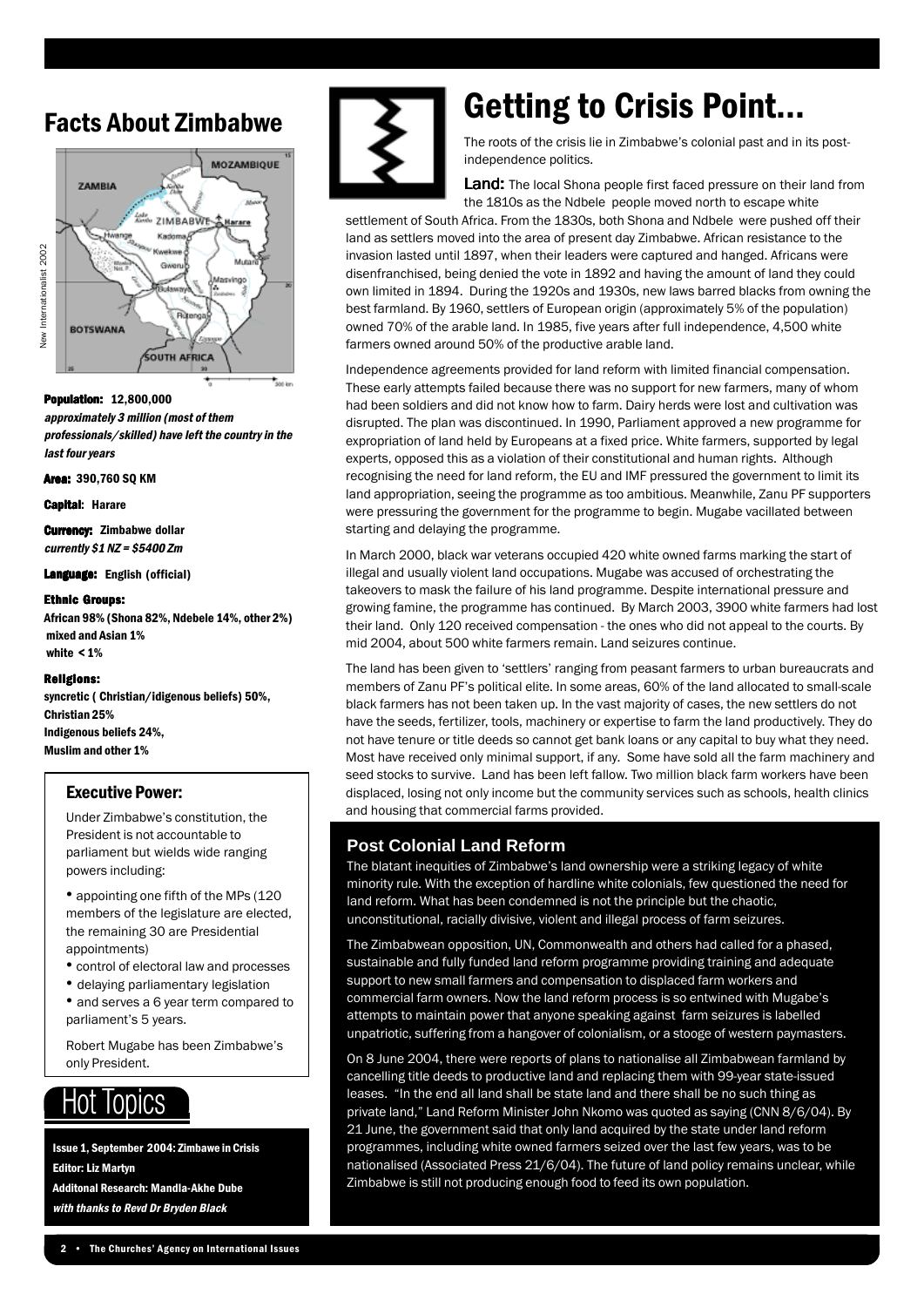# Getting to Crisis Point...

**The economy:** Zimbabwe's economic woes began with huge unbudgeted payouts in 1997 to veterans of the war for independence and Zimbabwe's massive expenditure on military involvement in the Democratic Republic of Congo (DRC) civil war (most of the ruling elite have financial interests in the DRC diamond industry). The economic decline spiralled to collapse as farm seizures escalated, disrupting several planting seasons, drastically reducing agricultural production and leaving millions economically worse off.

Five years ago, Zimbabwe was a net exporter of maize. In 2003, it produced less than half the maize needed for domestic consumption. Wheat yields halved between 2001 and 2002. Milk production is 60% of its output prior to farm seizures. Soya bean production declined by about two-thirds and the national cattle herd dropped from 1.2 million to 200,000. Once a supplier to the World Food Programme, Zimbabwe now depends on food relief. While drought has been a factor, most observers argue the land redistribution programme has directly led to the reduced food output. Zimbabwe is the only drought affected Southern African state still requiring food aid.

Manufacturing used to absorb 60% of agricultural output and is also in crisis. Political violence has devastated Zimbabwe's once vibrant tourism industry, a key source of foreign exchange. With security fears and travel advisories against Zimbabwe, tourism has declined 80%.

The economic collapse has undermined the social welfare system, with a devastating impact on the AIDS crisis. Officially, one in four adults are HIV positive. Health workers are frustrated at the prohibitive cost of drugs and the lack of funding. Some hospitals can't even afford to run HIV tests. The crippling cost of fuel prevents people getting to clinics, while the economic crisis is forcing hundreds of thousands of people to cross the borders in search of work. Migrant workers are at high risk of contracting HIV. Life expectancy at birth now stands at only 33.9 years.

Descent into dictatorship? As the African decolonisation process began in the 1960s,

In the 1970s Robert Mugabe was hailed by the world as a revolutionary hero fighting racist white minority rule. Now he is viewed as a dictator attempting to hold onto power at any cost.

 Ian Smith's colonial government of Rhodesia (now Zimbabwe) rejected British plans for a gradual transfer of power to the majority African population. To hold onto white supremacy and political and economic privileges, Smith declared independence unilaterally in 1965. Mugabe, and others, led a guerrilla war against him. By 1979, the white government was forced to negotiate. The

British oversaw free elections in February 1980, which Mugabe's party won in a landslide.

 Mugabe brought other parties into his cabinet, a reconciliation move to prevent old rivalries hindering Zimbabwe's development. Yet political opposition in the early 80s was violently put down by a special armed unit. Over 20,000 people were killed. In 1987 the major opposition party, Zapu, merged with Mugabe's Zanu to become Zanu PF. In 1990, Zanu PF won 116 of the 119 seats. Mugabe saw this as a mandate for a one party system under his ongoing presidency –although voter turnout was only 54% and opposition parties got nearly 15% of the vote (up to 30% in urban areas). When opposition leader, Ndabaningi Sithole, announced plans to run for President, he was arrested along with 2 non Zanu PF MPs for allegedly conspiring to assassinate Mugabe. Mugabe went on to win in 1996 with 93% of the vote, although 68% of the population did not vote. Opposition parties boycotted the election because of questionable processes.

By 2000, economic decline made people look for a political alternative. The newly formed MDC won 57 seats, only 5 less than Zanu PF. Since then, Mugabe's government has carried out a sustained campaign against the MDC and Zimbabwe's democratic processes. Mugabe labels the MDC as 'sell outs' to white and foreign interests. The MDC leader, Morgan Tsvangirai, has been tried for treason, a charge which carries a death sentence. He has been accused of plotting to assassinate Mugabe. The verdict is expected in October 2004.

In a bid to retain power, Mugabe has attacked press freedom (banning foreign journalists, arresting local editors and closing down non-government newspapers) and the independence of the judiciary (arresting non-sympathetic judges and ignoring court rulings), allegedly rigged elections, encouraged brutal repression, enacted wide powers to arrest and detain, continued his economically damaging populist land reform policy, and reduced civil liberties. In August 2004, the government drafted a bill to monitor and regulate all non-government organisations (including churches) raising fears of closure of independent groups and control of all aspects of society.

see www.cws.org.nz/resources/international/Zimbabwe or contact CAII for a history timeline

## Using Food as a Weapon

The Zimbabwean government claims that, thanks to bumper harvests, Zimbabwe has more than enough food and no longer requires food aid. Aid agencies, however, report that food deficiencies continue. UN assessors have been denied entry to the country, although a survey in April 2004, carried out by Zimbabwe's Vulnerability Assessment Committee (which includes government representatives) found over 2.3 million people still in need of food aid for at least the next year.

Many fear that Zanu PF are limiting food aid so they can use their stockpiles to secure votes. In May 2004, the MDC lost a by-election in Lupane north of Bulawayo (its support base where it won almost every seat in the 2000 election.) According to state radio, the result reflected voter disillusion with "foreign backing" for the MDC - and growing support for Mr Mugabe's land reform. The MDC cites political intimidation and manipulation of aid. Voters in the drought-hit region were allegedly told they would not get food aid if they backed the MDC.

In the 2005 elections this could occur on a much bigger scale. The message will be: if you want food from the government, don't vote against the government. The UN is urging the Zimbabwean government to respect the neutrality of humanitarian aid. Aid agencies are avoiding using warehouses to safeguard their food supplies.

For further background: Human Rights Watch (12/08/2004) The Politics of Food Assistance in Zimbabwe: http://www.hrw.org/ backgrounder/africa/zimbabwe/2004/ ACT International (Action by Churches Together) a global ecumenical emergency response network, has targeted children and other vulnerable people in famine areas of Zimbabwe. School feeding programmes help families keep sending their children to school despite the economic hardships they face.

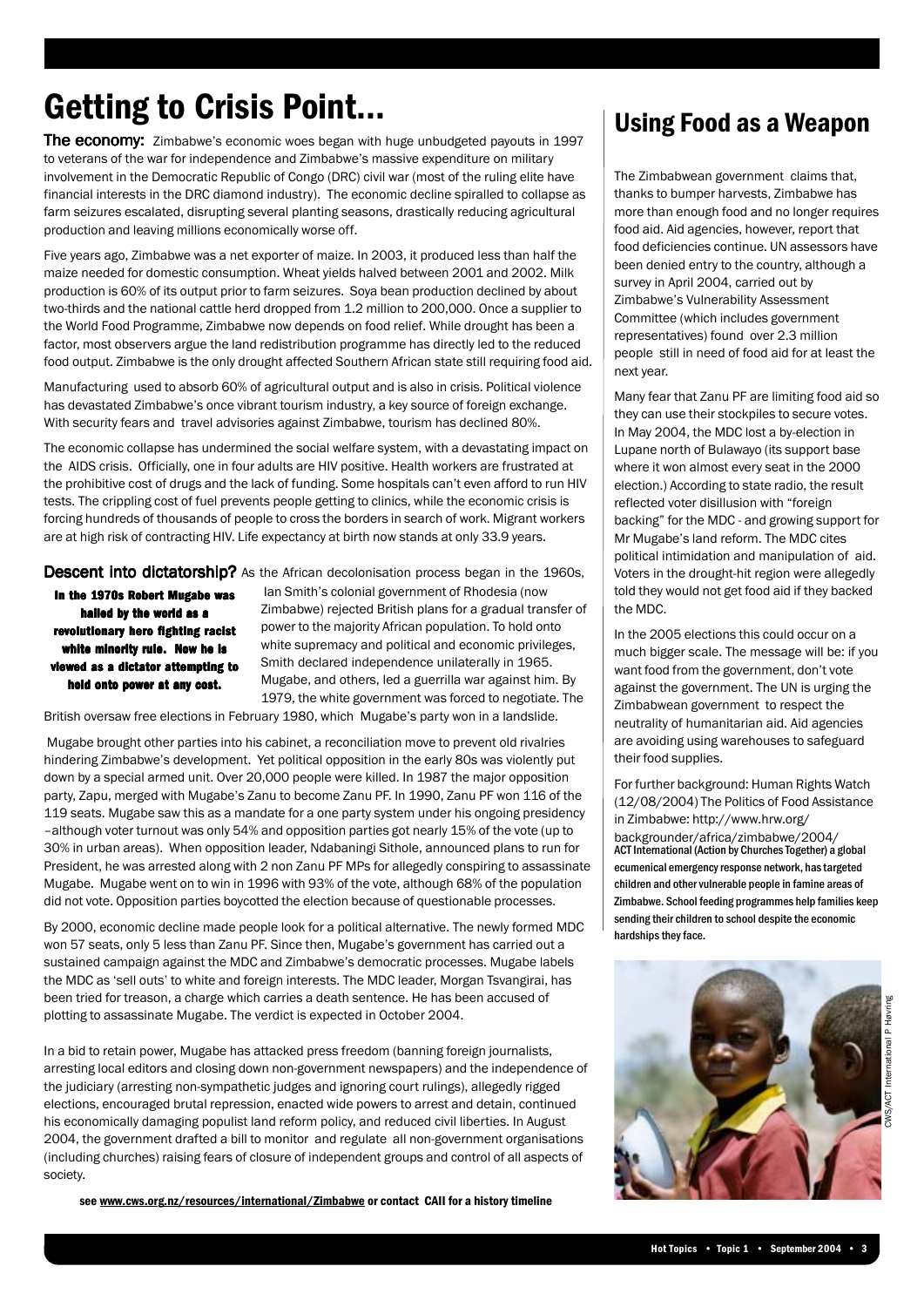## Democracy in Crisis

Local groups condemned the 2002 presidential election as unfair and conducted in a climate of fear. International observers mostly agreed. Only observers from Nigeria, South Africa, the African Union and Namibia endorsed the election. Of concern were:

• Widespread reports of violence against known opposition supporters and MPs. More than 30 people were killed, including MDC officials.

• Arbitrary arrest: About 1,400 people - mostly opposition polling agents and monitors - were arrested during the voting period.

• Corrupt electoral processes including: halving the number of polling stations in MDC strongholds, closing polling booths with thousands still waiting in line , and new rules that only civil servants (including police and soldiers) could be on the electoral supervisory commission sparking allegations they were under government control.

• Harassment and delaying of opposition officials on their way to polling stations.

• Restriction of postal votes to diplomats and members of the armed forces, disenfranchising students and workers living abroad.

Little has changed in the lead up to the 2005 elections.

#### 2002 Voters' Roll Study

The 5.5m voters registered in 2002 included: 600,000 duplicate voters 840,000 dead voters 700,000 not known at registered address

Source: Solidarity Peace Trust

## The Way Forward

According to an African Union report, the crisis lies in Zimbabwe's divided society and its search for the best means to achieve change "after two decades of dominance by a political party that carried the hopes and aspirations of the people of Zimbabwe through the liberation struggle into independence". To view the ousting of Robert Mugabe as the solution to the crisis is too simplistic. Zimbabweans are seeking a new political system and greater role for civil society including :

• a new constitution

• representative, accountable multi party government

- government repect for the rule of law
- promotion of human rights of all Zimbabweans
- de-politicisation of the police force
- respect of judicial independence
- free elections conducted by an independent electoral commission
- reconciliation and rebuilding of trust between government and civil society.

## Challenging the international community

The crisis in Zimbabwe poses a huge challenge to the international community. How should the world respond to sovereign states that act outside accepted norms of democracy, respect of law and human rights?

Many governments have imposed sanctions against the government of Zimbabwe, including New Zealand, the European Union and the United States. Sanctions are limited to travel bans against senior government members, asset freezes on those benefiting from the regime, an arms embargo and sanctions against government companies. General sanctions have been rejected, as they would hurt the impoverished population more than its government.

The international community is calling for the Zimbabwean government to restore the rule of law, return to democratic norms, and open immediate talks with the opposition. Mugabe has made it clear he does not accept criticism from western leaders, arguing that they continue to push colonial agendas and are punishing Zimbabwe for reclaiming its land from the white minority. Mugabe accuses the MDC of being a front for former colonial power Britain and for white farmers. He will not hold talks with them while they are, as he argues, controlled from abroad. Meanwhile, the MDC is looking for outside support to reform electoral processes, support the people of Zimbabwe and prevent further human rights abuses.

Zimbabwe is a divisive issue for the Commonwealth, splitting member states along race/ colonial lines. The wealthier 'white' states of Britain, Australia, Canada and New Zealand have taken a hard line, resulting in the 2002 suspension of Zimbabwe's membership. Several African and other developing nations have campaigned for Zimbabwe's reinstatement, arguing that dialogue and engagement, not isolation, will bring about change. After much debate, the 2003 Commonwealth Heads of Government agreed to extend Zimbabwe's suspension. Mugabe retaliated by withdrawing Zimbabwe's membership.The Commonwealth has continued to express concern about the abuse of fundamental human rights, the principles of good governance and rule of law in Zimbabwe and calls for restoration and strengthening of democratic rights and protection of civil society.

Mugabe paints the international opposition to his increasingly dictatorial hold on power as a conflict between imperialists and former colonies. Many leaders in sub-Saharan Africa, including Presidents Levy Mwanawasa of Zambia and Thabo Mbeki of South Africa are supporting him, or at the very least are reluctant to publicly criticise him. They see this as a post-colonial issue, of the UK penalising a former territory for having the temerity to do its own thing and are standing by Mugabe in part because of the support Zimbabwe gave the ANC during the apartheid struggle. Other former colonies share the resentment of being treated as second-class nations. Malaysia has said "there is a tendency among the white governments in the Commonwealth to tell us to do this and that, … They must stop their colonial ways, stop dominating us in the Commonwealth" (CNN 6/12/03). Amongst African states, only Mozambique has openly criticised the Mugabe government, despite a damning report by the African Union on the arrests and torture of opposition representatives, arrests of journalists, and stifling of freedom of expression and other civil liberties.

Opposition forces in Zimbabwe are frustrated at the lack of solidarity from African neighbours. While they appreciate strong statements from New Zealand and other western governments, the people they want to hear from are African leaders, the people they believe Mugabe will listen to.

The question of Zimbabwe clearly shows that as the world moves on to a post-colonial, post cold war stage, it has still not developed effective ways of dealing with international crises and human rights abuses and that while politically independent, former colonies are still not economically liberated. Yet as the world becomes increasingly connected through globalisation of communications, trade and economics, politics and people's movement, such situations cannot be ignored. Already millions of Zimbabweans are being hosted by nations around the world; thousands more are crossing Southern African borders as economic refugees. The world cannot deny knowledge of the deteriorating well-being of Zimbabweans or human rights abuses. Dangerous precedents are set for human rights if the situation is ignored. How can the international community respond to so called rogue or failing states, while supporting the people who are suffering, respecting local wishes, and avoiding imperialistic actions?How can the world address the economic challenges still facing Africa?

#### The Churches' Agency on International Issues:

Phone: (64 3) 366 9274 • email international@cws.org.nz • www.cws.org.nz Christian World Service, PO Box 22652 Christchurch 8032, Aotearoa New Zealand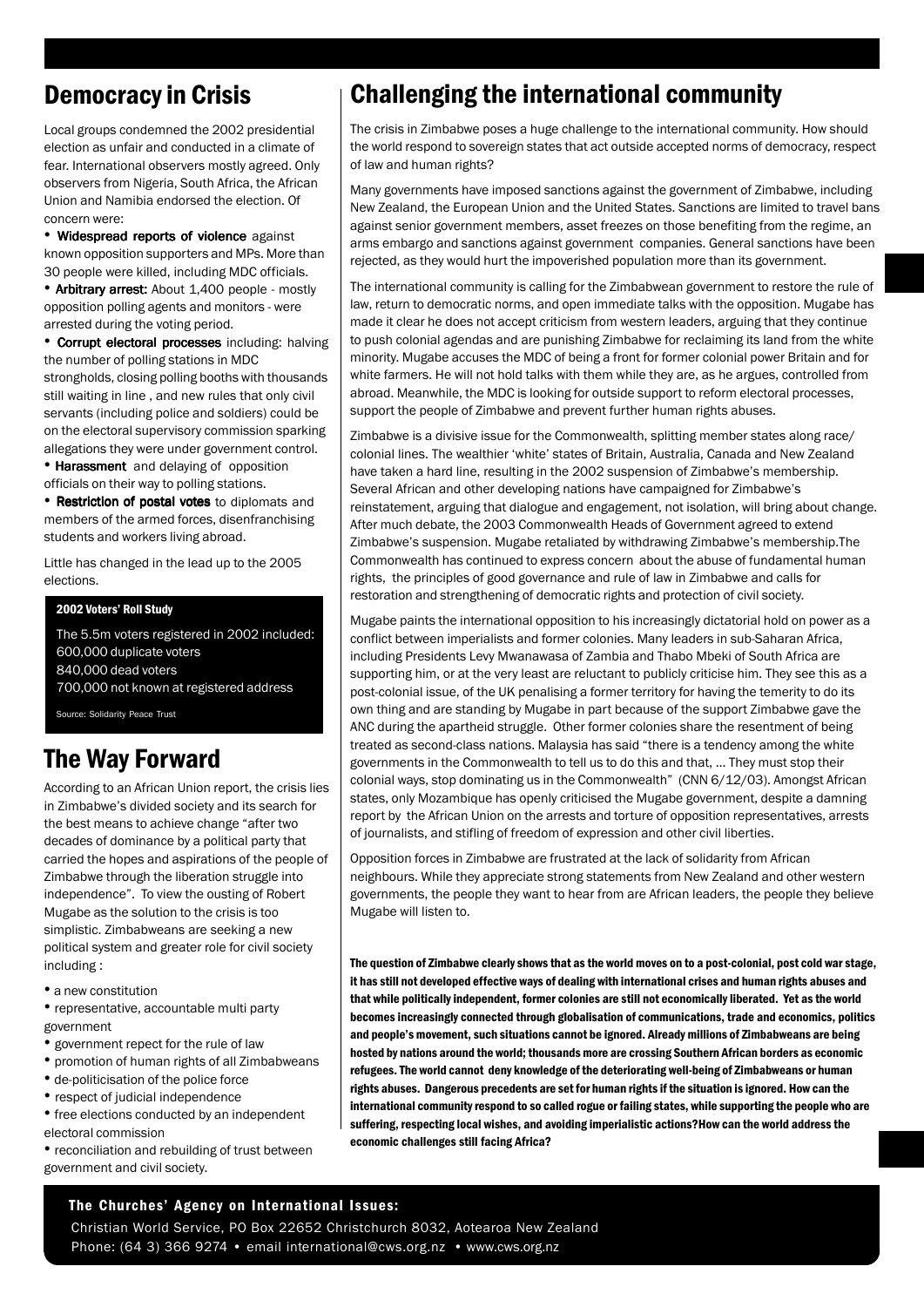## Zimbabwe in Crisis: A reflection for Churches in Aotearoa New Zealand



#### New Zealand's Position

New Zealand has joined with other countries to put

pressure on Zimbabwe's Government to restore the rule of law and return to democratic processes. New Zealand supports the suspension of Zimbabwe from the Commonwealth and has targeted bilateral sanctions against Zimbabwe including a travel ban to New Zealand by Mr Mugabe, some of his closest associates and business people who have profited from their association with the regime and a ban on the sale of arms. New Zealand does not accept the legitimacy of the Zimbabwe government after the disputed 2002 election and has contributed to humanitarian assistance in southern Africa.

At the UN, NZ has stated its concerns about the situation and the Zimbabwe Government's attempts to exert influence over the distribution of humanitarian aid, calling on the Zimbabwe Government,

> "to comply fully with its international human rights obligations and restore democratic governance, the rule of law and fundamental freedoms to the people of Zimbabwe."

 (United Nations General Assembly Fifty-Eighth Session -Third Committee Item 117(B) Human Rights Questions Statement By The New Zealand Representative October 2003).

"I saw aged women coming to church without shoes, In my heart I felt that they were coming to church, and the only thing they were going to eat all day was the communion wafer."

"What I find missing is the joie de vivre of the people - you hear them laughing, you hear them singing, but they are not joyful. Why should you be joyful when life is such a burden?"

"If we don't speak, people of God will perish: let the blood of this nation not be upon us."

> South African Clergy, Solidairty visit to Zimbabwe August/September 2003

### The Role of Churches

Zimbabwe's political polarisation is reflected amongst its church leadership. Some within the church are clearly Zanu PF supported having benefited from Mugabe's rule and in receipt of farms and money; others vigorously oppose the government. The Zimbabwe Council of Churches (ZCC) sees the crisis, to some extent, as an issue to



be resolved from within the country and African region, not outside it. In July 2003 the ZCC did issue an apology to the people of Zimbabwe for not speaking out or acting against the deteriorating socio-economic condition the majority of the population were in. Yet they have seemingly taken no further action and there are now concerns that the ZCC is being drawn into the Zanu PF fold.

Zimbabwean Christians in exile feel the churches are failing to write and speak with one voice against human rights abuses and bad governance. With a few outspoken exceptions, such as the Catholic Archbishop of Bulawayo, Pius Ncube, Zimbabwe's churches and church leaders have been reluctant to openly criticise Mugabe.

The World Council of Churches (WCC) has made several statements against the worsening law and order situation in Zimbabwe. At its 26 August-2 September 2003 meeting, the WCC Central Committee, acknowledged the socio-economic and political crisis in Zimbabwe was a serious challenge to the country's churches and the wider ecumenical family. The government's land resettlement programme has led to serious human-rights violations, and brought the country to the verge of ruin. It urged member churches to condemn acts of violence in Zimbabwe, and expressed support for the Zimbabwe churches' efforts to redress land distribution inequities. The WCC has written to the Zimbabwean Government urging it to "take immediate steps to restore the rule of law and put an end to arbitrary arrests, torture and killings".

The WCC argues that Zimbabweans are capable of restoring responsible governance, the rule of law and the democratic process in their country, and can put in place a responsible process of land reform that will do justice to all involved. However, they will need international support to do so and the WCC calls on international bodies and concerned states to assist in Zimbabwe's recovery.

Recent reports suggest Mugabe's party is looking to the churches to help it win votes in the March 2005 elections by mobilising their supporters to vote for Zanu PF. A confidential Zanu PF report, cited in the Zimbabwe Independent (18/6/04), claims 600 pastors from Pentecostal churches and over 200 church leaders from African apostolic sects have been identified and the party is networking with them and offering incentives.

The Zimbabwe Council of Churches (ZCC): At its 37th AGM, the ZCC identified the ongoing socio-economic problems of the country including:

- the people who have starved to death due to food shortages
- the increasing level of poverty, leaving more and more children on the street
- youth unemployment
- declining productivity due to scarcity of fuel and other commodities
- the violence, rape, intimidation, harassment, and torture ravaging the nation while some perpetrators are set free
- political polarization dividing the people
- elections that can not be called free and fair
- a crumbling health system
- a land reform programme progressing without proper infrastructure and under-utilised land, resulting in decreased production

and went on to say:

"While the church has noted all these developments, and while we have continued to pray, we have not been moved to action. James says '... and by my actions I will show you my faith!' We as a Council apologise to the people of Zimbabwe for not having done enough when the nation has looked to us for guidance."

ZCC Communique 2 July 2003